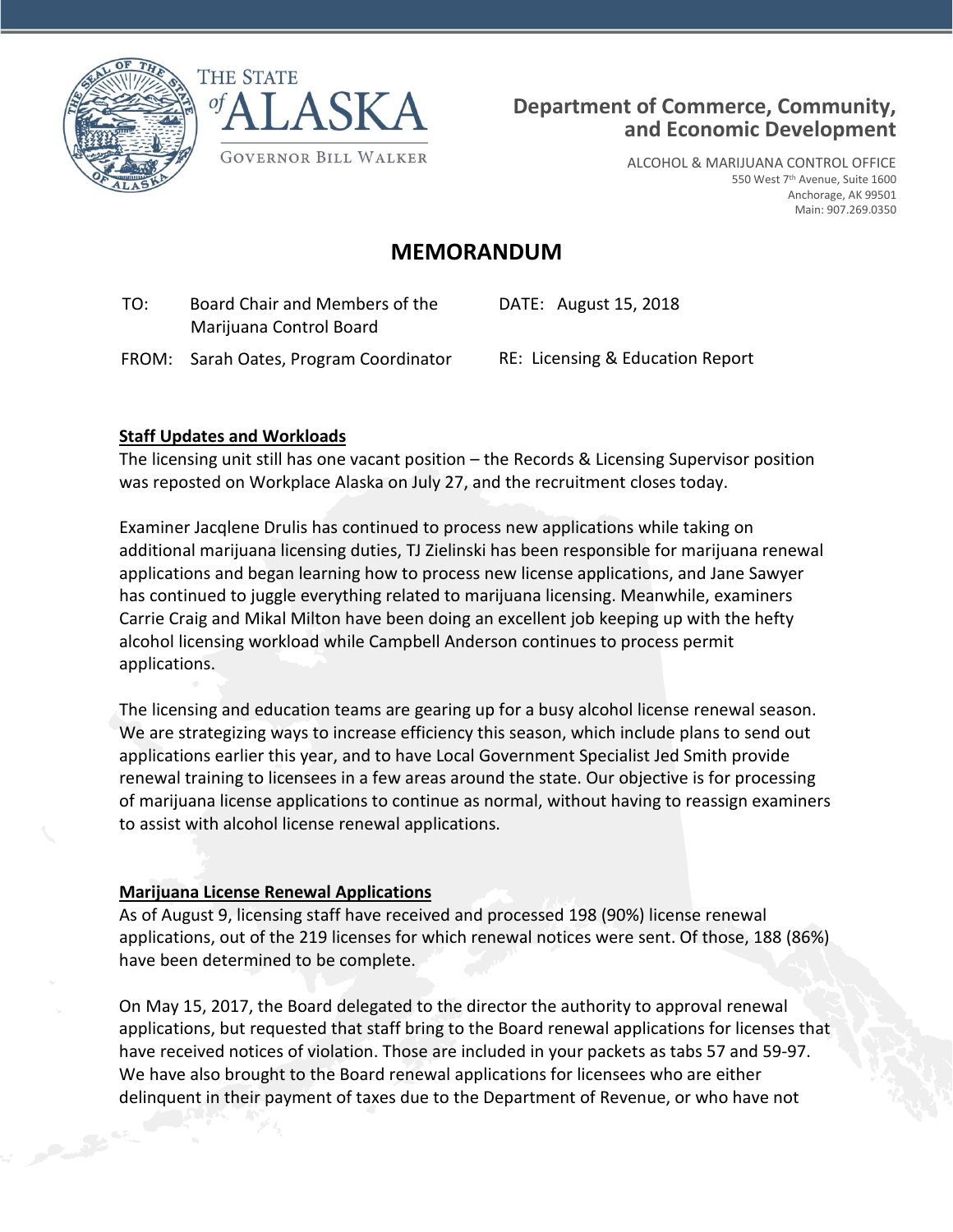



met the residency requirement. So far, we have not received any public objections or local government protests for renewal applications that were determined complete by July 27.

On August 10, warning notices were emailed to licensees whose renewal applications were either incomplete or had not been submitted to AMCO. This notice was a reminder that any establishment that fails to deliver a complete license renewal application by August 31 will be expired and must immediately cease operations, as required by 3 AAC 306.035(g).

## **Public Comments**

AMCO staff have received a number of public comments in both the marijuana mailbox and in the regulations inbox that have locked/protected documents attached to them. When documents are received this way, it is very time consuming for our team to add them to the appropriate PDF tab for a Board meeting. Please make sure that attachments are not locked or password-protected – AMCO staff will not modify comments that are received before providing them to the Board.

## **Education and Outreach**

Jed and I have continued our work on a short- and long-term training and education plan. Some of you may have noticed that our office has begun using the AMCO Marijuana email to send out notices to all interested parties about important news and events (eg: notice of this meeting was emailed to subscribers on August 3; notices of proposed regulation changes were emailed to subscribers on August 1). Any persons interested in receiving notices and important news from this office may do so by visiting the following link: <http://list.state.ak.us/mailman/listinfo/amco.marijuana>

Over the next couple of months, we will continue to expand our outreach and education to stakeholder groups, produce and update guidance materials, and strategizing to improve communication with stakeholders and the public.

## **Products Sold by Retail Marijuana Stores**

Our team recently had a conversation with employees from DEC's Food Safety & Sanitation Program, and they informed us that some retail marijuana stores have added certain types of marijuana products to their "menus" without obtaining the required permit from DEC. Retail stores are not asked to provide menus to our office, but our regulations do require that licensees remain compliant with all public health and safety laws. Any time a retail marijuana store licensee plans to add a new product(s) to its inventory, it should first contact Environmental Health Officer Jessica Davison by emailing [jessica.davison@alaska.gov](mailto:jessica.davison@alaska.gov) to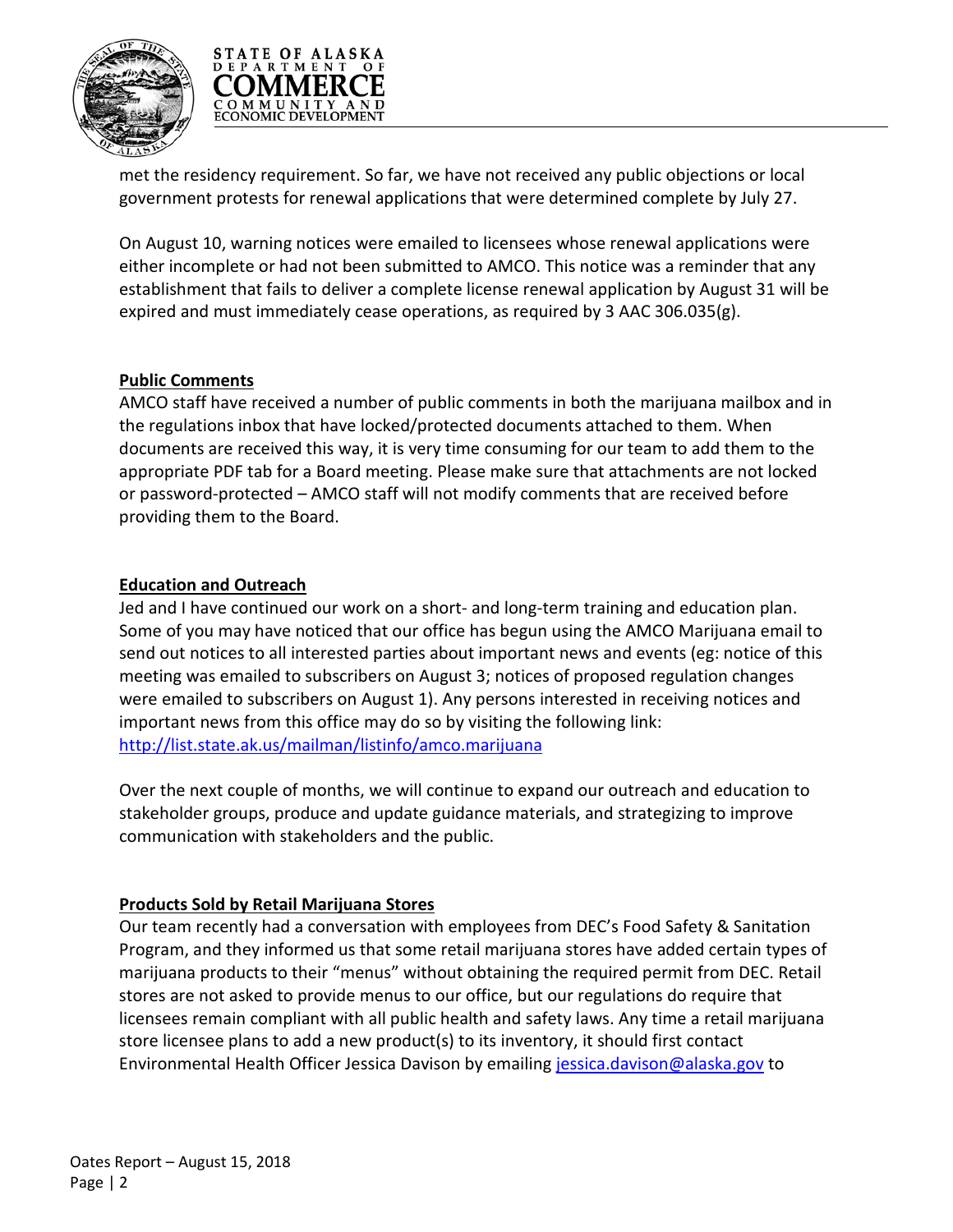



determine whether there are additional permitting requirements through the Food Safety & Sanitation Program.

# **Approval of Marijuana Products**

3 AAC 306.525(a) states that a marijuana product manufacturing facility, including a marijuana concentrate manufacturing facility, must obtain the board's approval for each product it will manufacture for sale or transfer to another licensed marijuana establishment.

The Board has now approved hundreds of marijuana products to be manufactured by  $\approx$ 30 licensees in Alaska. Applicants and licensees typically request Board approval of each individual flavor as a separate product, which I recall to be the Board's intent when adopting the initial set of regulations in 2015. However, we are now regularly receiving applicant requests for Board approval of umbrella categories of products that would cover multiple flavors and variations of ingredients, rather than individual approval of each specific product (eg: requesting approval of "Brownies", which could be regular brownies, or brownies with almonds, marshmallows, or numerous other ingredients).

We are requesting guidance as to how the board would like to address this issue. Would the Board consider an umbrella category of products to meet the current regulatory requirement that each product receive Board approval, or should each product have a set ingredients list with no variation. You may recall from my June report that DEC's Food Safety & Sanitation Program staff reviews our product forms to determine labeling and other requirements under their laws. Approving umbrella categories, rather than each specific product, may potentially lead to difficulty and confusion for enforcement and Food Safety staff when trying to determine which products have received approval, and which might have additional requirements.

If the Board decides to allow licensees to request and receive approval of umbrella categories, it might need to open a regulation project, or at least provide guidance to staff, setting clear parameters. How broad can a category be, and how much can the ingredients vary? Would "snack bars" be able to cover cheesecake bars, lemon bars, cereal bars, etc.?

| 2018 Licensing & Education Statistics as of August 1, 2018 |        |
|------------------------------------------------------------|--------|
| Marijuana licensing emails:                                | 23,984 |
| Marijuana new/transfer applications:                       | 141    |
| Marijuana renewal applications:                            | 198    |
| Alcohol licensing emails:                                  | 35,950 |
| Alcohol event permit applications:                         | 821    |
| Alcohol new/transfer applications:                         | 227    |